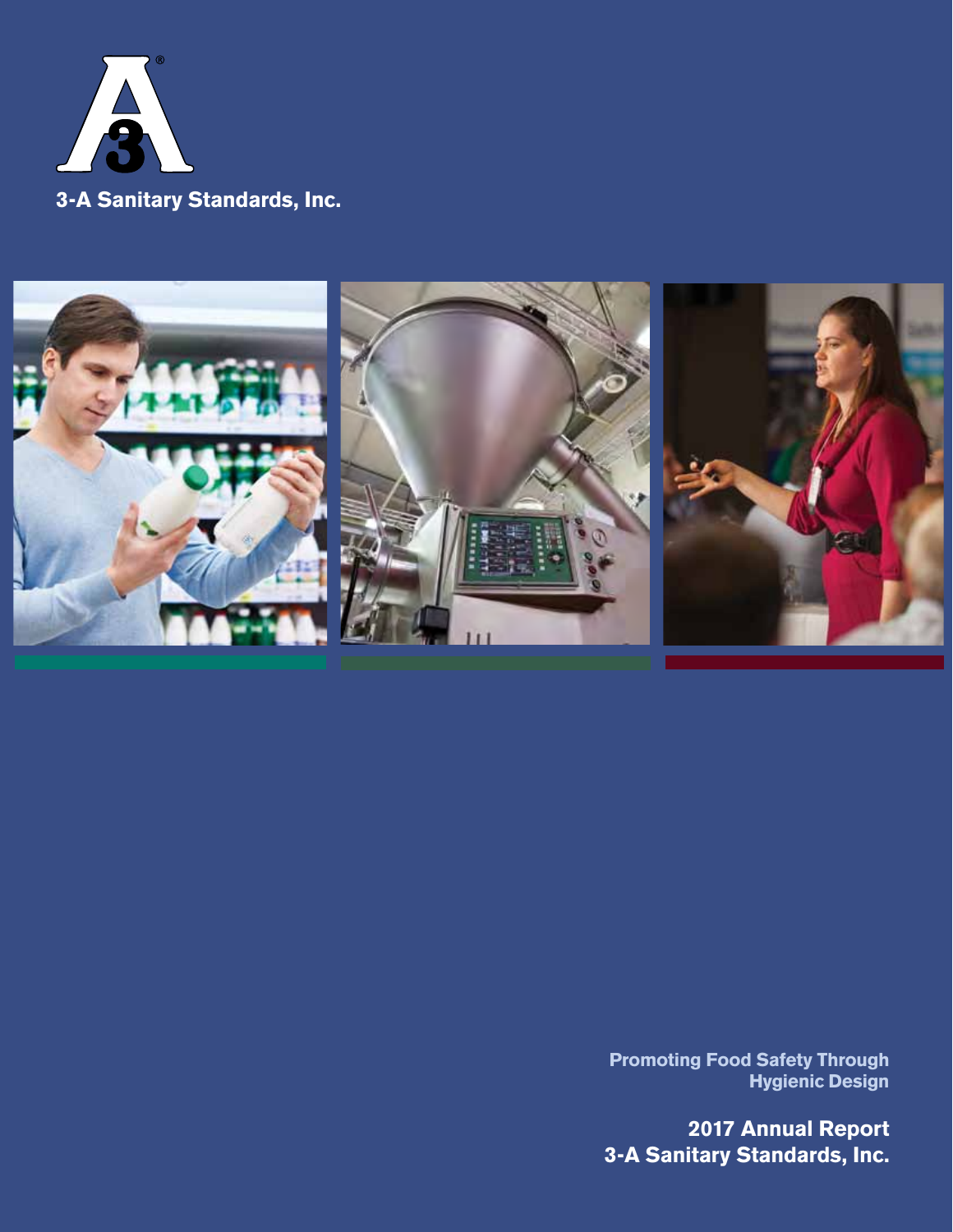#### **3-A Sanitary Standards, Inc. Board of Directors**

**Officers David Kedzierski, Chair** Cabot Cheese

**John T. Allan, III, Vice Chair** International Dairy Foods Association

**Chris Hylkema, Secretary** New York State Department of Agriculture & Markets

**Lyle Clem, Treasurer** Electrol Specialties Co.

**Directors Kenneth Anderson** Harold Wainess & Associates

**Carl Buell**  Leprino Foods Company

**Warren S. Clark, Jr.** Consultant

**Dennis Glick** USDA, AMS, Dairy Programs Dairy Grading Branch

**Robert F. Hennes** Chief, FDA/CFSAN-Milk Safety Branch

**Greg Marconnet** Mead & Hunt

**Dan Meyer** American Dairy Products Institute

**Reinhard Moss** GEA Westfalia Separator Group

**Helen Piotter** Dean Foods Company

**Ronald Schmidt** Food Science & Human Nutrition University of Florida

**F. Tracy Schonrock** TPV Coordinating Committee

**Bjorn Sorensen** Dairy Industry Consultants

**Counsel Hugh Webster** Webster, Chamberlain & Bean

#### **Committee Leadership Communications & Education Committee**

Greg Marconnet, Mead & Hunt

**Finance Committee** Lyle Clem, Electrol Specialties Corp.

**Third Party Verification Coordinating Committee** F. Tracy Schonrock

**3-A Steering Committee** Lyle Clem, Electrol Specialties Co.

#### **3-A SSI Staff**

Timothy R. Rugh, *CAE, Executive Director* Michael S. Drumm, *Database Manager* Eric H. Schweitzer, *Director, Standards and Certification* Philomena Short, *Technical Assistant*





I n this new era of the Food Safety Modernization Act (FSMA), hygienic equipment design is no longer an option, it is essential for the processing and handling equipment in all types of food and beverage manufacturing facilities. The FSMA Preventive Controls rules for Human Food and for Animal Food require food processors to maintain written plans for monitoring, verification and corrective action in a range of areas, including supplier management, allergen controls, process controls, GMP program oversight, product traceability, recall plans and intentional contamination or food defense. Implementation of the Preventive Controls rules began in 2016 for large firms and will continue in 2017-2018 for other firms.

In this context, the defining benefits of 3-A Sanitary Standards become even more evident:

- **Equipment Fabricators** capitalize on the added assurance that conveys to buyers with the 3-A Symbol or a 3-A SSI certificate, leading to a competitive advantage and better profits.
- **Processors** gain confidence that the equipment they buy meets the highest standards in hygienic design, streamlining equipment selection, maintenance, and inspections.
- **Regulatory Sanitarians** benefit from a higher level of confidence in the hygienic design and performance of the equipment they inspect.

These are tremendous benefits to commerce and to assuring food safety for consumers.

Looking ahead, there are great opportunities for 3-A SSI to expand awareness and recognition across the spectrum of the food processing industry of what 3-A SSI programs and resources can do for them. We have a compelling value proposition for all of the stakeholders we serve.

More education and outreach are vital and we have made great progress there already. The new customized e-learning modules have introduced 3-A SSI to many new audiences around the world, along with expanded education programs, news articles, resource papers and other knowledge resources. We hope to target outreach in the coming year to show how 3-A SSI and the many motivated volunteer contributors can provide support and solutions where needed across the food processing industry. 3-A SSI has the potential to educate and enlist the support of many new participants in the ongoing mission of 3-A SSI – Promoting Food Safety Through Hygienic Design.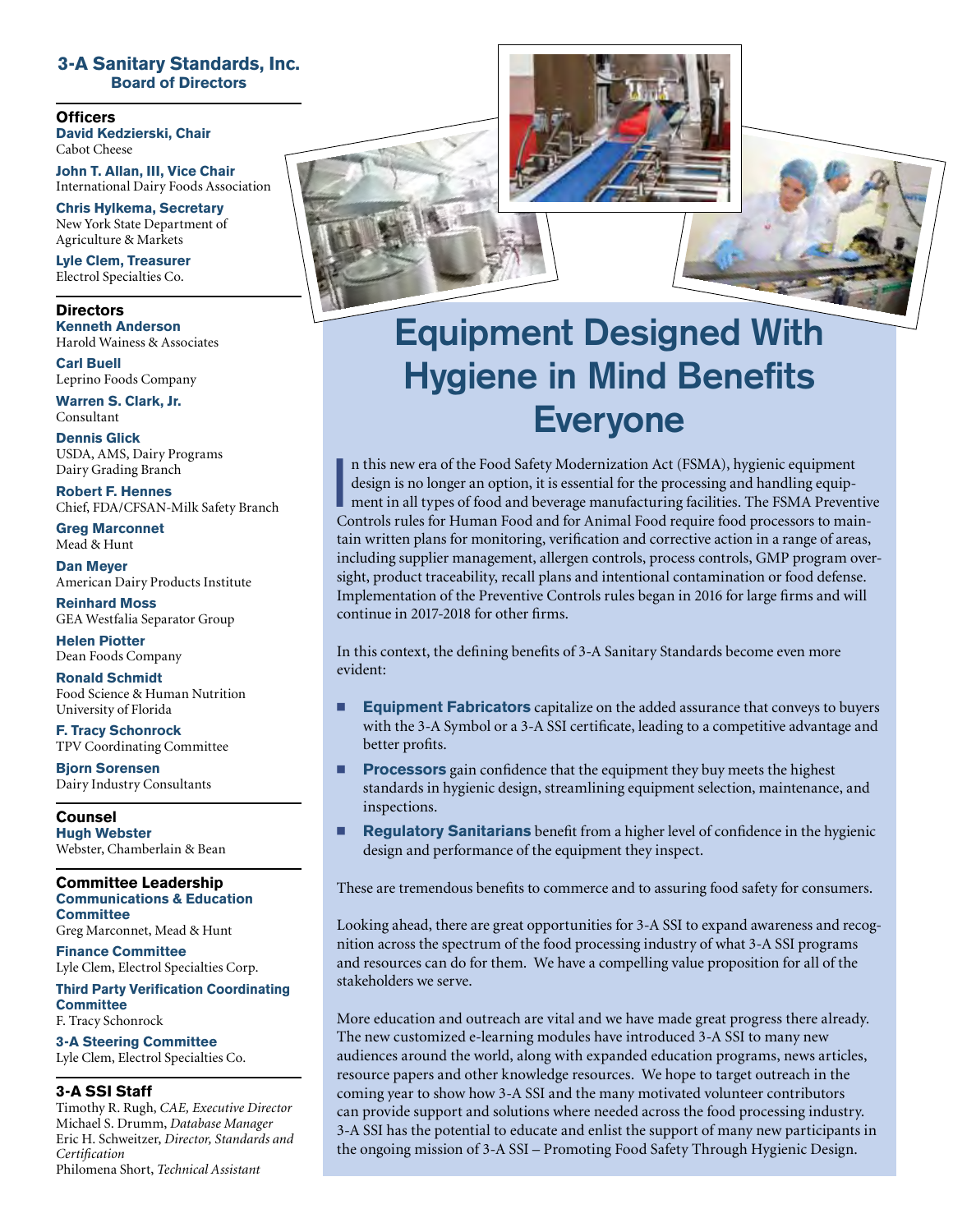# **3-A Symbol Program Serves New Demand for Hygienic Design**

emand for the assurance of hygienic equipment design<br>helped propel the 3-A Symbol licensing program to the<br>ninth straight year of strong organic growth in 2016. Both<br>the number of now emplications and the retartion of curr helped propel the 3-A Symbol licensing program to the the number of new applications and the retention of current licensees increased in this vital industry program.

The steady growth in this licensing program reflects the demand for food processing equipment that meets provable hygienic design criteria for food processing equipment found in 3-A Sanitary Standards and the perceived value of the 3-A Symbol. The voluntary 3-A Symbol authorization program helps regulatory professionals, processors, and fabricators identify equipment that conforms to the criteria of 3-A Sanitary Standards.

The integrity of the 3-A Symbol authorization program rests upon the Third Party Verification (TPV) inspection requirement that reached full implementation in 2008. The TPV inspection requirement applies to all equipment built to 3-A Sanitary Standards that is licensed to display the 3-A Symbol. A licensee must engage a credentialed inspection professional, known as a Certified Conformance Evaluator (CCE), to conduct an on-site evaluation of finished equipment and other product attributes to affirm the equipment conforms to provisions of the applicable 3-A Sanitary Standard. Any deficiencies discovered in an inspection must be corrected before the equipment can be authorized to display the 3-A Symbol. Equipment manufacturers that do not comply with the TPV inspection requirement risk losing the authorization to use the 3-A Symbol. A complete on-site TPV inspection is required upon application and once every five years thereafter, or any time there is a significant design change or non-conformance.

The 3-A Symbol is a registered mark used since 1956 to identify equipment that meets 3-A Sanitary Standards for design and fabrication. Voluntary use of the 3-A Symbol on dairy and food equipment conveys assurance that equipment meets sanitary standards, provides accepted criteria to equipment manufacturers for sanitary design, and establishes guidelines for uniform evaluation and compliance by sanitarians. Recognition and demand

for '3-A' equipment is growing across the human and animal food processing industry as processors institute written plans to comply with the new federal rules on Preventive Controls under the Food Safety Modernization Act. The Preventive Controls rules require food processing facilities to establish and implement a written food safety plan that includes an analysis of hazards and risk-based preventive controls.

Fabricators from across the U.S. and 25 other countries around the world maintain a 3-A symbol authorization to verify the equipment conforms to 3-A Sanitary Standards. Other countries include:

| Australia | Israel      |
|-----------|-------------|
| Belgium   | India       |
| Canada    | Italy       |
| China     | Japan       |
| Denmark   | Korea       |
| England   | Malta       |
| Finland   | Mexico      |
| France    | Netherlands |
| Germany   | New Zealand |
|           |             |

Poland Spain Sweden Switzerland Taiwan Thailand Turkey

The 3-A SSI website features on-line access to complete certificate information for all 3-A Symbol licensees. This public information offers detailed information on models/equipment covered under a company's license to assist regulatory sanitarians, processors, equipment fabricators, and other interested parties. The information is searchable by the unique authorization number, equipment type/standard or company name. A copy of the actual authorization certificate may also be printed from the online database. The certificate search database is the most frequently visited area of the 3-A SSI web resources.

The TPV requirement, combined with easy access to licensee information, has enhanced the level of integrity and recognition of the 3-A Symbol for everyone concerned with the safety of consumers of food, beverages and pharmaceutical products, fulfilling one of the primary mission objectives of 3-A SSI.





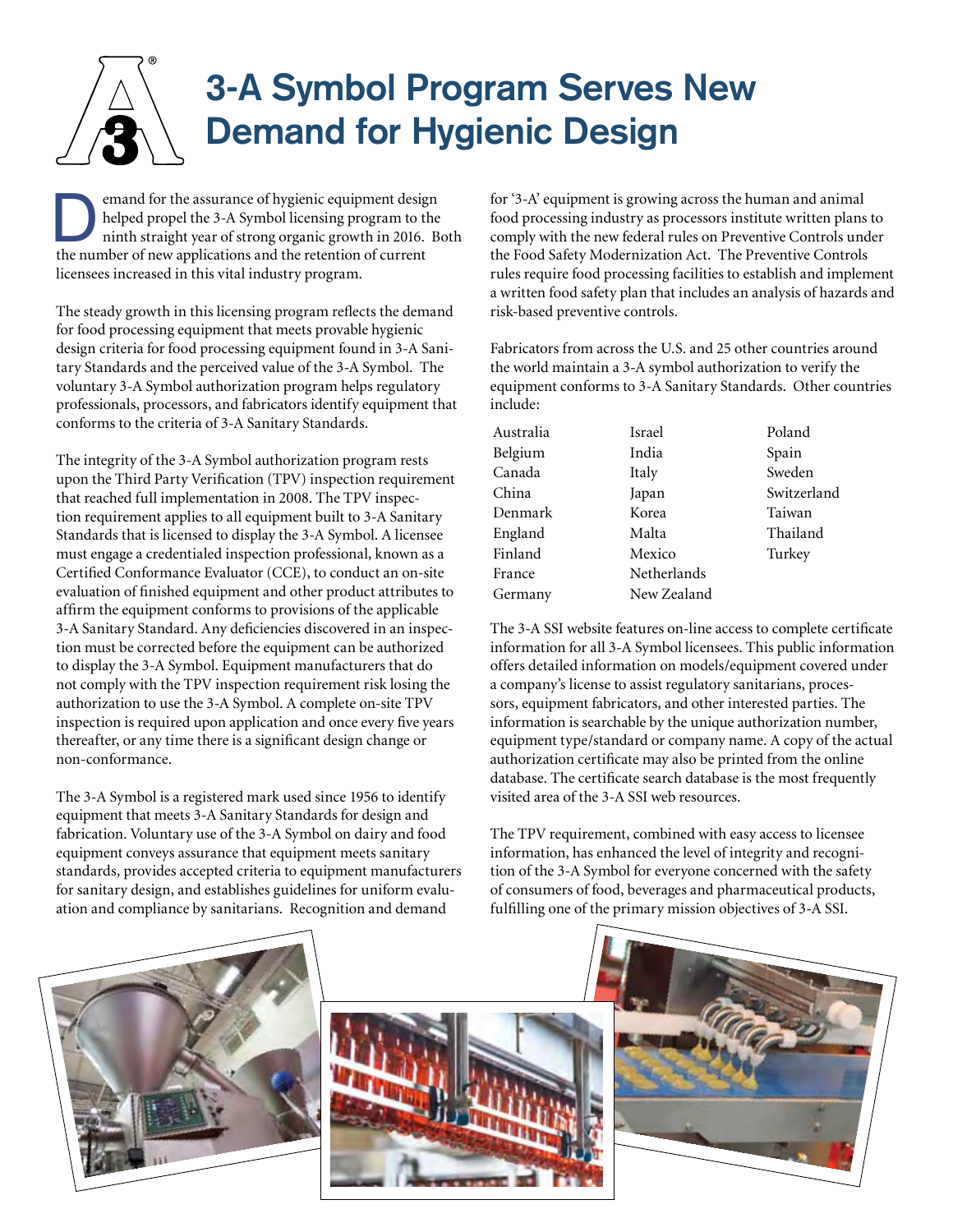3-A SSI recorded significant growth this year in another voluntary certificate program for Replacement Parts and System Components. The Replacement Parts and System Component Qualification Certificate (RPSCQC) Program is open to manufacturers of replacement parts or system components that are not otherwise eligible for 3-A Symbol authorization. The RPSCQC is beneficial to certificate holders and customers because it affirms that such parts or system components are compatible with the design criteria found in the relevant 3-A Sanitary Standard(s). The RPSCQC is often used in sales or marketing information.

# **Buyer Beware: Protecting the '3-A' Brand**

3-A SSI issued an industry-wide alert to call attention to the misuse of its trademarked 3-A Symbol. The 3-A Symbol was displayed by several Chinese companies without the authorization of 3-A SSI. The list of these companies was posted on the 3-A SSI web site under a special 'Buyer Beware' link and 3-A SSI circulated the announcement widely to regulatory authorities, trade press, licensees and others.

The 3-A Symbol is registered by the U.S. Patent and Trademark Office as the legal property of 3-A SSI. 3-A SSI licenses use of the 3-A Symbol to fabricators around the world to identify equipment that meets 3-A Sanitary Standards for design and fabrication. Use of the 3-A Symbol by dairy and food equipment fabricators helps assure processors that equipment meets sanitary standards, provides accepted criteria to equipment manufacturers for sanitary design, and establishes guidelines for uniform evaluation and compliance by sanitarians in the U.S.

The unauthorized use and display of the 3-A Symbol is misleading and potentially damaging to customers who select such products with the understanding the equipment has been verified to meet the criteria of a 3-A Sanitary Standard. Similarly, the unsupported claim of 'meets 3-A' or the inclusion of '3-A', 'AAA' or the like in product information or marketing creates the expectation that such equipment meets the requirements of 3-A SSI for 3-A Symbol authorization.

3-A SSI engaged special counsel in the U.S. and in China to take steps to counter the infringements. Applications were filed to register the 3-A Symbol in the China Trademark Office in (TMO) in all of the different equipment classes which include equipment covered by a 3-A Sanitary Standard. While the applications are pending, 3-A SSI will explore other potential courses of action to end the infringements.

# **3-A SSI Outreach Gains New Audiences**

3-A SSI continued to acquaint key audiences with its role as a trusted resource on hygienic design this year by contributing articles to leading industry publications and other important outreach. This outreach helped spread important knowledge about the critical role of hygienic equipment design and the many benefits of 3-A Sanitary Standards and 3-A Accepted Practices in a wide range of food processing applications.

#### *3-A Sanitary Design Connections*

The quarterly e-newsletter *3-A Sanitary Design Connections*, continues to serve a growing, diverse and broad audience of readers from across the U.S. and around the world. Connections brings the important role of 3-A SSI in the hygienic design of equipment used in the processing of food or other products into perspective for equipment fabricators, food processors, regulatory sanitarians, academic leaders and students.

Each issue of Connections includes a lead or feature article on some prominent issue in hygienic equipment design or the role of 3-A Sanitary Standards, 'News of Interest' with relevant news about hygienic design from other sources, and 'What's New In 3-A SSI'. Lead stories in the past year included: Building and Sustaining Hygienic Design for Food Processing, 3-A Equipment and Beyond: Applying 3-A Principles to Food & Beverage Processing Environments, Maintaining Hygienic Design, and more.

#### **Leading Industry Magazines**

3-A SSI supports the editorial mission of Dairy Foods magazine, reaching 20,550 dairy processors across the \$110 billion dairy industry. 3-A SSI contributed four columns this year, including "Intro to Hygienic Design," "Hygienic Equipment Design Fundamentals," "Maintaining Hygienic Design," and "3-A and EHEDG Harmonization."

3-A SSI continued a series of three half-page display advertisements in Dairy Foods and Food Engineering (circulation 28,000+) magazines this year. The ads promote recognition of 3-A SSI's integral role in Promoting Food Safety Through Hygienic Design.

3-A SSI received attention in other magazines/periodicals including *Packaging Strategies, Robotics Industry Association Robotics Online, Cheese Reporter* and *Food Processing*.

#### **3-A SSI Introduces New E-learning Resources**

3-A SSI introduced three new e-learning modules designed to bring the world of hygienic equipment design to audiences around the world at any time of the day or night, free of charge. The first three modules in the new series included:

#### *1.0. Overview of Principles of Hygienic Design & Foundation Elements*

This module begins with a brief introduction to 3-A SSI and the important role it plays in hygienic design. This module emphasizes the holistic approach to hygienic design and the link between hygienic equipment design, facility design, cleaning and sanitation, operational design and the basics of quality and regulation.

#### *2.0. The Basics of Hygienic Equipment Design*

This training module covers the basic principles of hygienic equipment design for equipment that will be used to produce or process a wide variety of products for human consumption, as well as pet foods. This content is based on the principles of hygienic design and the terminology found in 3-A Sanitary Standards and 3-A Accepted Practices.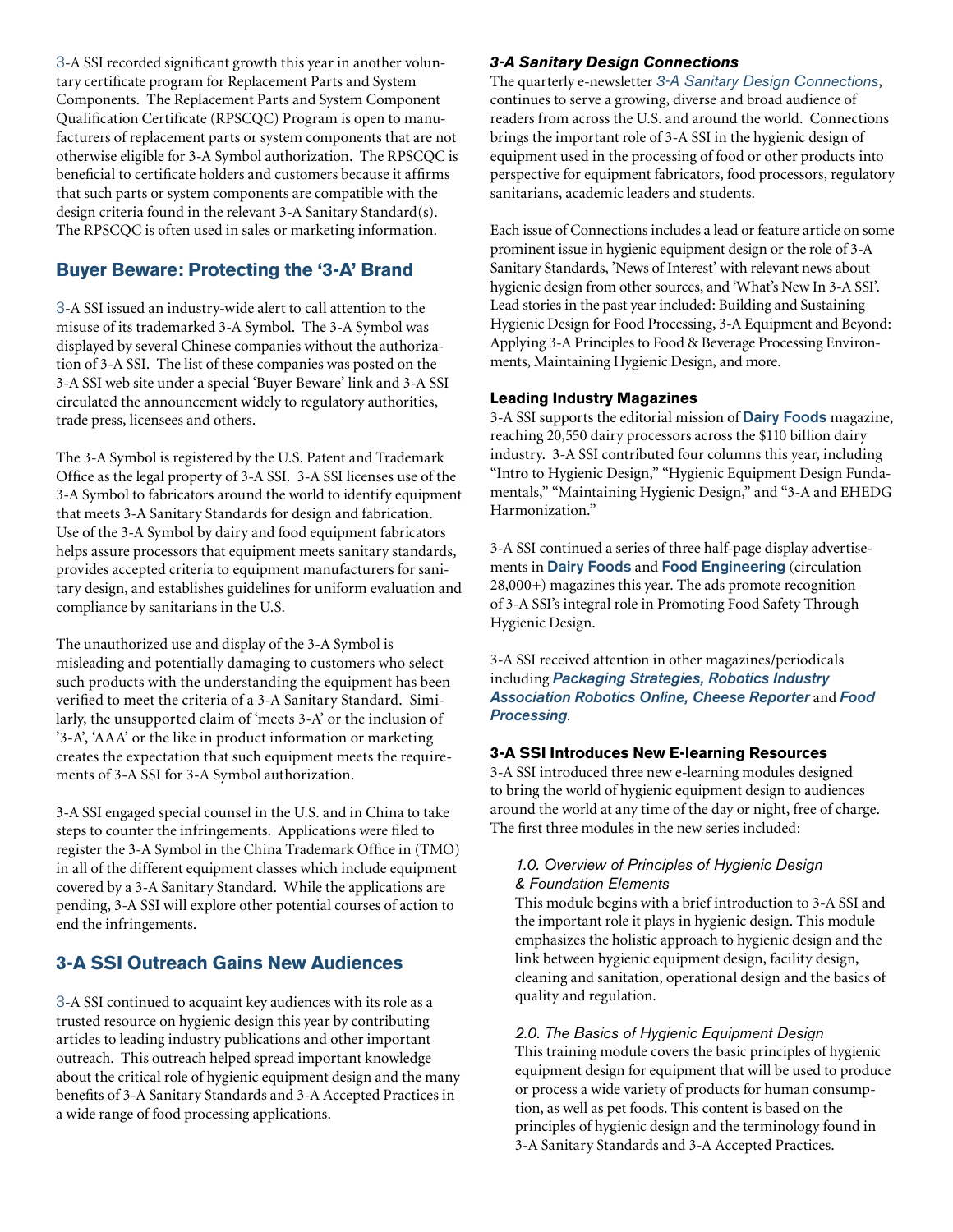

#### *3.0. Basics of Hygienic Facility Design & Environmental Controls*

This module provides the basics of design and environmental controls for food processing facilities. This module covers non-product contact surfaces, air, water, steam utilities, as well as building interior, exterior, and the overall site location. The subject of contamination and cross-contamination includes pests, and operating personnel that may create and transfer unhygienic conditions.

Learning objectives are clearly listed at the beginning of each module and interactive assessment tools are included to support the learning experience. Each module is narrated and script is provided for convenience. All materials are accompanied by straightforward illustrations including photos from the field, animations, as well as informative diagrams.

Each module is about one hour in length and all viewers are encouraged to complete Module 1.0 before moving forward to deepen their knowledge with the other modules. The modules are now available on the 3-A SSI web site in the Knowledge Center. Upon completion of each module, the user may print a Certificate of Completion.

Much of the content for the modules is derived from the comprehensive ANSI/3-A 00-00-2014, 3-A Sanitary Standards for General Requirements, a compendium of baseline sanitary (hygienic) criteria for design, materials, and fabrication/installation of equipment and systems in various 3-A Sanitary Standards and 3-A Accepted Practices. The General Requirements standard is intended for use on a voluntary basis by equipment and machinery fabricators, processors, and regulatory agencies, and by other Standard Developer Organizations (SDOs) to help assure that adequate public health protections exist for the equipment or systems used in the production of food products. The modules also reference criteria from the European Hygienic Engineering & Design Group (EHEDG) and other organizations.

More than 800 users from 23 countries around the world have completed the modules. The users represent a diversity of experience levels from a variety of organizations, including recognized processors, fabricators, regulatory professionals and universities. Some universities intend to incorporate the modules into their coursework.

Three additional modules are in development and more advanced sections are planned for several of the modules.

#### **U.S. Department of Commerce Special American Business Internship Training**

3-A SSI continued its liaison with dairy representatives from emerging markets around the world as part of the U.S. Department of Commerce Special American Business Internship Training Program (SABIT). 3-A SSI met in Washington with a group of dairy industry professionals from Azerbaijan, Kazakhstan, Moldova, Russia, Tajikistan and Ukraine. 3-A SSI briefed the delegates on 3-A Sanitary Standards, 3-A Accepted Practices and the 3-A Symbol.

### **3-A SSI Draws Future Industry Professionals**

3-A SSI hosted seven recipients of the 3-A SSI 2016 Student Travel Award this year at the education program and annual meeting. The program helps motivated, career-oriented students to gain comprehensive knowledge about hygienic design for food processing equipment and systems.

| The recipients of the 2016 awards included: |                                 |  |
|---------------------------------------------|---------------------------------|--|
| George Kwabena Afari                        | University of Georgia           |  |
| Gabriela-Alejandra Arteaga-Arredondo        | Texas Tech                      |  |
| Ilan-Alexander Arvelo-Yagua                 | Texas Tech                      |  |
| Darvin-Abel Cuellar-Milian                  | Texas Tech                      |  |
| Andrea English                              | Texas Tech                      |  |
| Mengyuan Fan                                | Ohio State University           |  |
| Efran Tash                                  | University of California, Davis |  |
|                                             |                                 |  |

The 3-A SSI program reflected high interest this year in the number of applicants, the level of professional achievement and the number of awards granted. According to 3-A SSI Chair Carl Buell (Leprino Foods Company), "Hygienic equipment design is a fundamental element of assuring food safety. We have made great efforts to publicize efforts in education and to gain attention with the academic leaders in our associated fields. These efforts are a core value of 3-A SSI and should be fully embraced. The 3-A SSI program gives these future food industry professionals a great opportunity to gain in-depth knowledge about hygienic equipment design in the real world and network with a truly diverse group of industry leaders."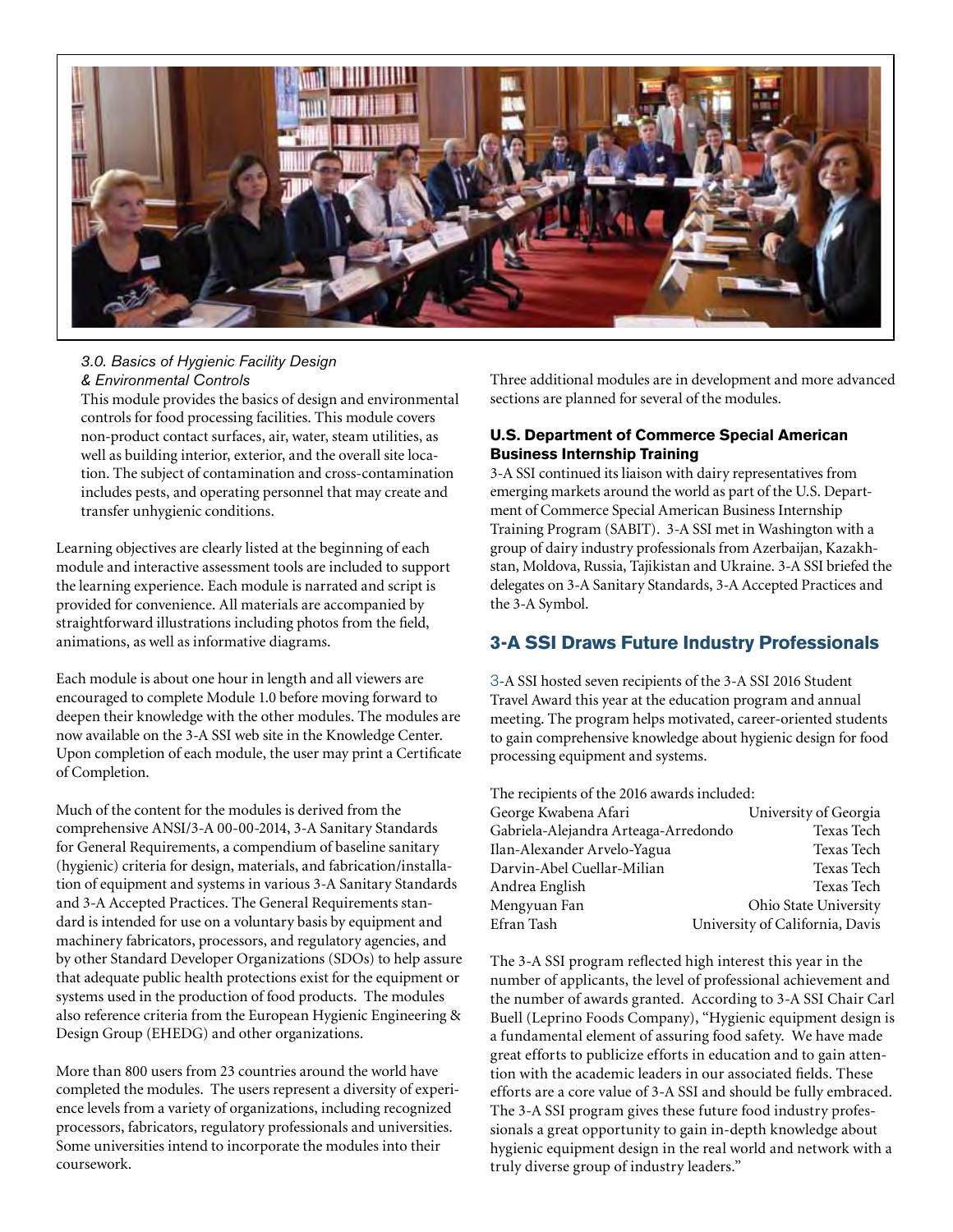Recipients of the 2016 awards demonstrated interest and commitment to food safety and quality as a student enrolled full-time in a food technology, food science, dairy science or other closely related program (undergraduate or graduate level) at a college or university in the U.S. or Canada. Award recipients were selected by a 3-A SSI review committee on the basis of a personal essay, official transcripts and a letter of recommendation from a faculty member or department head.

# **3-A SSI Professional Education Program Grows**

#### **2016 Education Program: Building and Sustaining Hygienic Design for Food Processing**

3-A SSI wrapped up a very successful 2016 Education Program and Annual Meeting on May 16-19, 2016 at the Clarion Hotel & Conference Center in Milwaukee, WI. The program of high quality speakers and topics attracted a record number of participants and sponsors:

■ 3-A SSI for Beginners and the Basics of Sanitary Design

Dennis Glick, USDA, Agricultural Marketing Service, Dairy Programs

Building and Sustaining Hygienic Design for Food Processing

Alejandro Echeverry, Assistant Professor, Food Safety, Texas Tech University

**n** Global Food Safety: Hygienic Equipment Design and Food Safety Audits

Dr. Ronald Schmidt, University of Florida Ludvig Josefsberg, President, European Hygienic Engineering & Design Group (EHEDG)

Allen Sayler, Center for Food Safety & Regulatory Solutions

- $\blacksquare$  Hygienic Equipment Design by the Numbers Steve Blackowiak, Buhler AG
- Process Integration for Hygienic Design: Promises and Perils

Greg Marconnet, President, Marconnet Technologies, LLC

- Hygienic Welding: How Do You Know When It's Right? Geir Moe, Nickel Institute, Technical Services Coordinator
- Workforce Engagement in Food Processing: The Food Industry Technicians (FIT) Program Mike Grogan, Project Consultant, Food Processing Suppliers

Association

■ What is Your Control System Telling You, and Are You Listening?

Kyle R. Weatherly, Automation Sales Engineer, Advanced Process Technologies, Inc.

- What's New for Mechanical Seals? Terry Wolfe, Huhnseal USA, Inc.
- Sanitation Challenges in Retail Delis: An Opportunity Susan R. Hammons, PhD Candidate, Department of Food Science, Purdue University
- Claims of Conformance to 3-A Standards by Non-Symbol Holders

Hugh Webster, Webster, Chamberlain & Bean

**New On-line Education Resources** Larry Hanson, Chair, 3-A SSI Communications & Education Committee

Presentations from 2016 and previous yearly education programs are archived and available at no charge on the 3-A SSI web site.

# **3-A SSI Volunteer Recognition**

3-A SSI announced the recipients of its 2016 Volunteer Service Awards at the 3-A SSI 2016 Annual Meeting in Milwaukee, WI. The 3-A SSI Volunteer Service Awards recognize the extraordinary dedication and commitment of individuals who contribute to the development of voluntary standards and the mission of 3-A SSI. Nominations for the awards are made by fellow volunteers from the three stakeholder groups in 3-A SSI – regulatory sanitarians, fabricators, and processors – and others.

*3-A SSI Chair Carl Buell (Leprino Foods Co.) announced the following award recipients for 2016:*



*Lyle Clem (Electrol Specialties Co.) received the 'Richard K. Smith' Advancement Award for outstanding accomplishments on behalf of 3-A SSI.*



*Bob Rochelle (Nachi Robotics Systems) received the Next Generation Award for outstanding accomplishments by an individual who has been engaged in 3-A SSI activities for less than five years.* 



*Gabe Miller (Pi-FS, LLC) received the Leadership Service Award for outstanding service to the voluntary standards development of 3-A SSI and significant contributions to the mission of 3-A SSI.*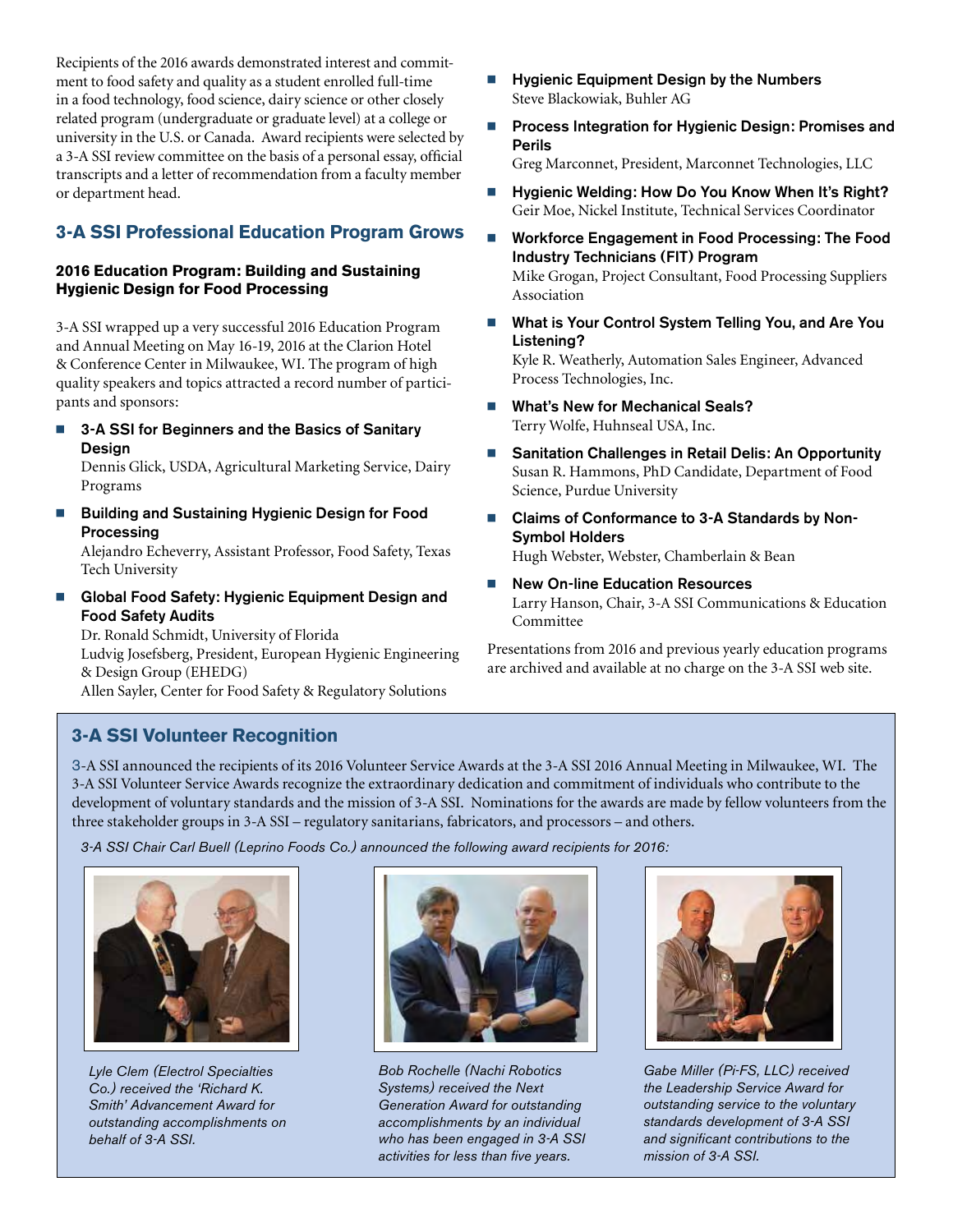# **3-A SSI Certified Conformance Evaluators Build Inspection Expertise**

3-A SSI strives for consistent and uniformly expert assessments of equipment by its accredited Certified Conformance Evaluators (CCEs). CCEs are independent equipment review professionals accredited by 3-A SSI to perform the Third Party Verification (TPV) inspection of equipment required for a 3-A Symbol authorization and other voluntary 3-A SSI certificate programs. 3-A SSI worked this year to support the knowledge and skills of the CCEs in their important inspection work through a period of substantial worldwide demand for new and renewal TPV inspections. The TPV Coordinating Committee, consisting of regulatory sanitarians, fabricator and processor representatives, coordinated a special training seminar for CCEs. In addition, the TPV Coordinating Committee conducted a series of phone conferences throughout the year to refine and improve TPV inspection program procedures and to exchange information on the application of 3-A Sanitary Standards and other hygienic design issues relating to the performance of TPV inspections. The Committee also published several bulletins to provide guidance on consistent and uniform CCE inspection services. The new bulletins are available to all visitors on the 3-A SSI website.

#### **Conversion of 3-A SSI Standards and Accepted Practices Makes Significant Progress**

Since the publication of *ANSI/3-A 00-00-2014*, 3-A Sanitary Standards for General Requirements (GR) in late 2014, 3-A SSI Work Group members have contributed hundreds of hours of time and tremendous expertise to facilitate the conversion of all 3-A Sanitary Standards and 3-A Accepted Practices to a new, modern format. The American National Standard (ANS), also referred to as the "A Level" Standard, represents a comprehensive foundational document with the minimum sanitary (hygienic) requirements for design, materials, and fabrication of product contact surfaces and nonproduct contact surfaces for equipment and systems.

Work to convert all 3-A Sanitary Standards and Accepted Practices to a new "B Level" format and style utilizing the GR represents the largest document revision project in the history of 3-A SSI.

A number of new "B Level" Standards have been approved and published this year, including:

- *Number 05-16, 3-A Sanitary Standard for Stainless Steel Automotive Transportation Tanks for Bulk Delivery and Farm Pick-Up Service*
- *Number 33-03, 3-A Sanitary Standard for Metal Tubing*
- n *Number 42-02, 3-A Sanitary Standard for In-line Strainers*
- *Number 45-03, 3-A Sanitary Standard for Crossflow Membrane Modules*
- n *Number 103-00, 3-A Sanitary Standard for Robot-based Automation Systems*

Many more documents are in the conversion process:

- WG 1 (Vessels) amendment Project B-78-01-A for 3-A Sani*tary Standard for Spray Devices Intended to Remain in Place*
- WG 2 (Fillers) amendment Project B-17-11-A for 3-A Sanitary *Standard for Formers, Fillers, and Sealers of Containers for Fluid Products*
- WG3 (Valves & Fittings) amendment Project B-58-01-A for *3-A Sanitary Standard for Vacuum Breakers and Check Valves*
- WG 4 (Pumps & Mixers) new Project B-77-00-A for 3-A *Sanitary Standards for Mechanical Seals*
- WG 5 (Heat Exchangers) amendment Project B-31-06-A for *3-A Sanitary Standard for Scraped Surface Heat Exchangers*
- WG 6 (Conveyors & Feeders) amendment Project B-81-00-A for *3-A Sanitary Standard for Auger-type Feeders*
- WG 7 (Instruments) amendment Project B-28-04-A for 3-A *Sanitary Standard for Flow Meters*
- WG 8 (Concentrating Equipment) amendment Project B-610-02-A for *3-A Accepted Practice for Sanitary Construction, Installation, and Cleaning of Crossflow Membrane Processing Systems*
- WG 9 (Farm & Raw Milk) amendment Project B-30-01-A for *3-A Sanitary Standard for Farm Storage Tanks*
- WG 9 (Farm & Raw Milk) new Project B-102-00-A for 3-A *Sanitary Standard for Automated Milking Installations*
- WG 10 (Cheese & Butter Equipment) amendment Project B-38-00-A for *3-A Sanitary Standard for Open Cheese Vats and Tables*
- n WG 12 (Plant Support Systems) amendment Project B-604- 05-A for 3-A *Accepted Practice for Supplying Air Under Pressure in Contact with Product or Product Contact Surfaces*

The conversion of each document entails long and careful consideration and cooperation among many dedicated volunteers, from the initial drafting and review through the balloting and evaluation of comments and final editing. The strength of 3-A SSI rests upon the unwavering commitment of its volunteers to maintaining the most widely recognized and respected criteria for hygienic equipment design.